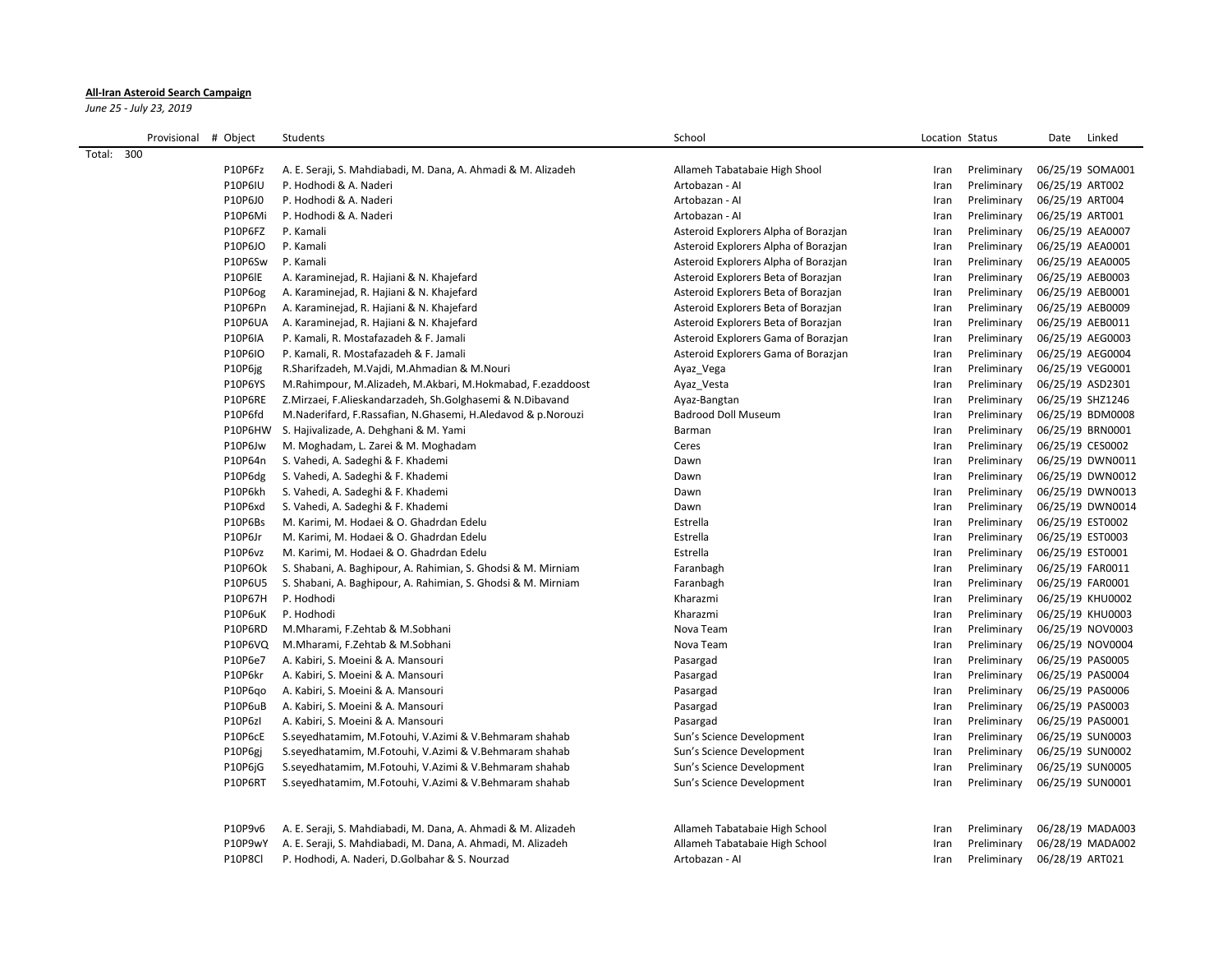P10P8CO P. Hodhodi, A. Naderi, D.Golbahar & S. Nourzad **Artobazan - Antobazan - AI Iran Preliminary 06/28/19 ART037** P10P8Ea P. Hodhodi. A. Naderi. D.Golbahar & S. Nourzad Material Artobazan - AI Chromate Artobazan - AI Iran Preliminary 06/28/19 ART011 P10P8HD P. Hodhodi, A. Naderi, D.Golbahar & S. Nourzad **Artobazan - Antobazan - AI** Preliminary 06/28/19 ART035 P10P8mo P. Hodhodi, A. Naderi, D.Golbahar & S. Nourzad **Artobazan - Antobazan - AI** Preliminary 06/28/19 ART027 P10P8nh P. Hodhodi, A. Naderi, D.Golbahar & S. Nourzad **Artobazan - Antobazan - AI** Preliminary 06/28/19 ART032 P10P8Nk P. Hodhodi, A. Naderi, D.Golbahar & S. Nourzad **Artobazan - Antobazan - AI** Preliminary 06/28/19 ART031 P10P8OJ P. Hodhodi, A. Naderi, D.Golbahar & S. Nourzad **Artobazan - Antobazan - Al** Iran Preliminary 06/28/19 ART013 P10P8re P. Hodhodi, A. Naderi, D.Golbahar & S. Nourzad **Artobazan - Antobazan - AI** Preliminary 06/28/19 ART010 P10P8TE P. Hodhodi, A. Naderi, D.Golbahar & S. Nourzad **Artobazan - Antobazan - AI Inchestan Preliminary 06/28/19 ART033** P10P8vX P. Hodhodi, A. Naderi, D.Golbahar & S. Nourzad Artobazan - AI Artobazan - AI Iran Preliminary 06/28/19 ART036 P10P8xC P. Hodhodi, A. Naderi, D.Golbahar & S. Nourzad **Artobazan - Antobazan - AI** Artobazan - AI Iran Preliminary 06/28/19 ART020 P10P95P P. Hodhodi, A. Naderi & S. Nourzad Artobazan - Al Artobazan - AI Iran Preliminary 06/28/19 ART0026 P10P96u P. Hodhodi, A. Naderi & S. Nourzad Artobazan - Artobazan - AI Artobazan - AI Iran Preliminary 06/28/19 ART0020 P10P9FG P. Hodhodi, A. Naderi, D.Golbahar & S. Nourzad **Artobazan - Antobazan - AI** Preliminary 06/28/19 ART015 P10P9Fs P. Hodhodi, A. Naderi, D.Golbahar & S. Nourzad **Artobazan - Antobazan - AI** Preliminary 06/28/19 ART017 P10P9GR P. Hodhodi, A. Naderi, D.Golbahar & S. Nourzad **Artobazan - Antobazan - AI Inches and Artobazan - AI** Iran Preliminary 06/28/19 ART023 P10P9hK P. Hodhodi, A. Naderi & S. Nourzad **Artobazan - Artobazan - AI** Artobazan - AI Iran Preliminary 06/28/19 ART0029 P10P9Hu P. Hodhodi, A. Naderi, D.Golbahar & S. Nourzad **Artobazan - Antobazan - AI** Preliminary 06/28/19 ART012 P10P9JA P. Hodhodi, A. Naderi, D.Golbahar & S. Nourzad Material Artobazan - AI Chromater Artobazan - AI Iran Preliminary 06/28/19 ART029 P10P9lf P. Hodhodi, A. Naderi & S. Nourzad **Artobazan - Artobazan - AI** Artobazan - AI Iran Preliminary 06/28/19 ART0022 P10P9Mm P. Hodhodi, A. Naderi, D.Golbahar & S. Nourzad **Artobazan - Antobazan - AI** Preliminary 06/28/19 ART016 P10P9si P. Hodhodi, A. Naderi, D.Golbahar & S. Nourzad **Artobazan - Antobazan - AI** Preliminary 06/28/19 ART009 P10P9yv P. Hodhodi, A. Naderi, D.Golbahar & S. Nourzad **Artobazan - Antobazan - AI** Preliminary 06/28/19 ART022 P10P94A P. Kamali, H. Khosravinezhad, A. Aeinjamshid & M.Yazdanpanah Asteroid Explorers Alpha of Borazjan Iran Preliminary 06/28/19 AEA0010 P10P9A4 P. Kamali, H. Khosravinezhad, A. Aeinjamshid & M.Yazdanpanah Asteroid Explorers Alpha of Borazjan Iran Preliminary 06/28/19 AEA0008 P10P9My P. Kamali, H. Khosravinezhad, A. Aeinjamshid & M. Yazdanpanah Asteroid Explorers Alpha of Borazjan Iran Preliminary 06/28/19 AEA0009 P10P9sk P. Kamali, H. Khosravinezhad, A. Aeinjamshid & M. Yazdanpanah Asteroid Explorers Alpha of Borazjan Iran Preliminary 06/28/19 AEA0012 P10P8Ew N. Khajefard , R. Hajiani & A. Karaminejad Asteroid Explorers Beta of Borazjan Iran Preliminary 06/28/19 AEB0025 P10P8nC N. Khajefard , R. Hajiani & A. Karaminejad Asteroid Explorers Beta of Borazjan Iran Preliminary 06/28/19 AEB0015 P10P8o0 N. Khaiefard , R. Hajiani & A. Karaminejad Asteroid Explorers Beta of Borazjan Iran Preliminary 06/28/19 AEB0013 P10P8Rz A. Karaminejad, R. Hajiani & N. Khajefard Asteroid Explorers Beta of Borazjan Iran Preliminary 06/28/19 AEB0009 P10P8uo N. Khajefard , R. Hajiani & A. Karaminejad Asteroid Explorers Beta of Borazjan Iran Preliminary 06/28/19 AEB0016 P10P9A6 N. Khajefard , R. Hajiani & A. Karaminejad Asteroid Explorers Beta of Borazjan Iran Preliminary 06/28/19 AEB0012 P10P9Mj N. Khajefard , R. Hajiani & A. Karaminejad Asteroid Explorers Beta of Borazjan Iran Preliminary 06/28/19 AEB0020 P10P9sI N. Khajefard , R. Hajiani & A. Karaminejad Asteroid Explorers Beta of Borazjan Iran Preliminary 06/28/19 AEB0022 P10P9z6 N. Khaiefard , R. Haiiani & A. Karamineiad Asteroid Explorers Beta of Borazian Iran Preliminary 06/28/19 AEB0018 P10P9zA N. Khajefard , R. Hajiani & A. Karaminejad Asteroid Explorers Beta of Borazjan Iran Preliminary 06/28/19 AEB0024 P10Pa0v N. Khajefard , R. Hajiani & A. Karaminejad Asteroid Explorers Beta of Borazjan Iran Preliminary 06/28/19 AEB0023 P10P95h P. Kamali, R. Mostafazadeh & F. Jamali Asteroid Explorers Gama of Borazjan Iran Preliminary 06/28/19 AEG0007 P10P9Ay P. Kamali, R. Mostafazadeh & F. Jamali Asteroid Explorers Gama of Borazjan Iran Preliminary 06/28/19 AEG0011 P10P9LZ P. Kamali & R. Mostafazadeh Asteroid Explorers Gama of Borazjan Iran Preliminary 06/28/19 AEG0019 P10P9t9 P. Kamali, R. Mostafazadeh & F. Jamali Asteroid Explorers Gama of Borazian Iran Preliminary 06/28/19 AEG0013 P10P9vm P. Kamali, R. Mostafazadeh & F. Jamali Asteroid Explorers Gama of Borazjan Iran Preliminary 06/28/19 AEG0014 P10P9sz A. Azizi, M. , M. Ameri & M. Bagheri Astroxin Astroxin Astroxin Astroxin Astroxin Iran Preliminary 06/28/19 AST0007 P10Pa11 A. Azizi, M. Hajizadegan, M. Ameri & M. Bagheri **Action Actroxin** Astroxin **Astroxin Assume Action** Preliminary 06/28/19 AST111 P10P8E0 E. Hassani, P. Bagheri, A. Hokmabad, A. Molayi & M. Nouri Ayaz Asteroid Hunters Iran Preliminary 06/28/19 AAH0531 P10P8o4 E. Hassani, P. Bagheri, A. Hokmabad, A. Molayi & M. Nouri Ayaz Asteroid Hunters Iran Preliminary 06/28/19 AAH5208 P10P8Q3 E. Hassani, P. Bagheri, A. Hokmabad, A. Molayi & M. Nouri Ayaz Asteroid Hunters Preliminary 06/28/19 AAH5001 P10P8YA E. Hassani, P. Bagheri, A. Hokmabad, A. Molayi & M. Nori Ayaz Asteroid Hunters Fram Preliminary 06/28/19 AAH1351 P10P9z7 E. Hassani, P. Bagheri, A. Hokmabad, A. Molayi & M. Nori Ayaz Asteroid Hunters Iran Preliminary 06/28/19 AAH1354 P10Pa1d E. Hassani, P. Bagheri, A. Hokmabad, A. Molayi & M. Nouri Ayaz Asteroid Hunters Fram Preliminary 06/28/19 AAH0541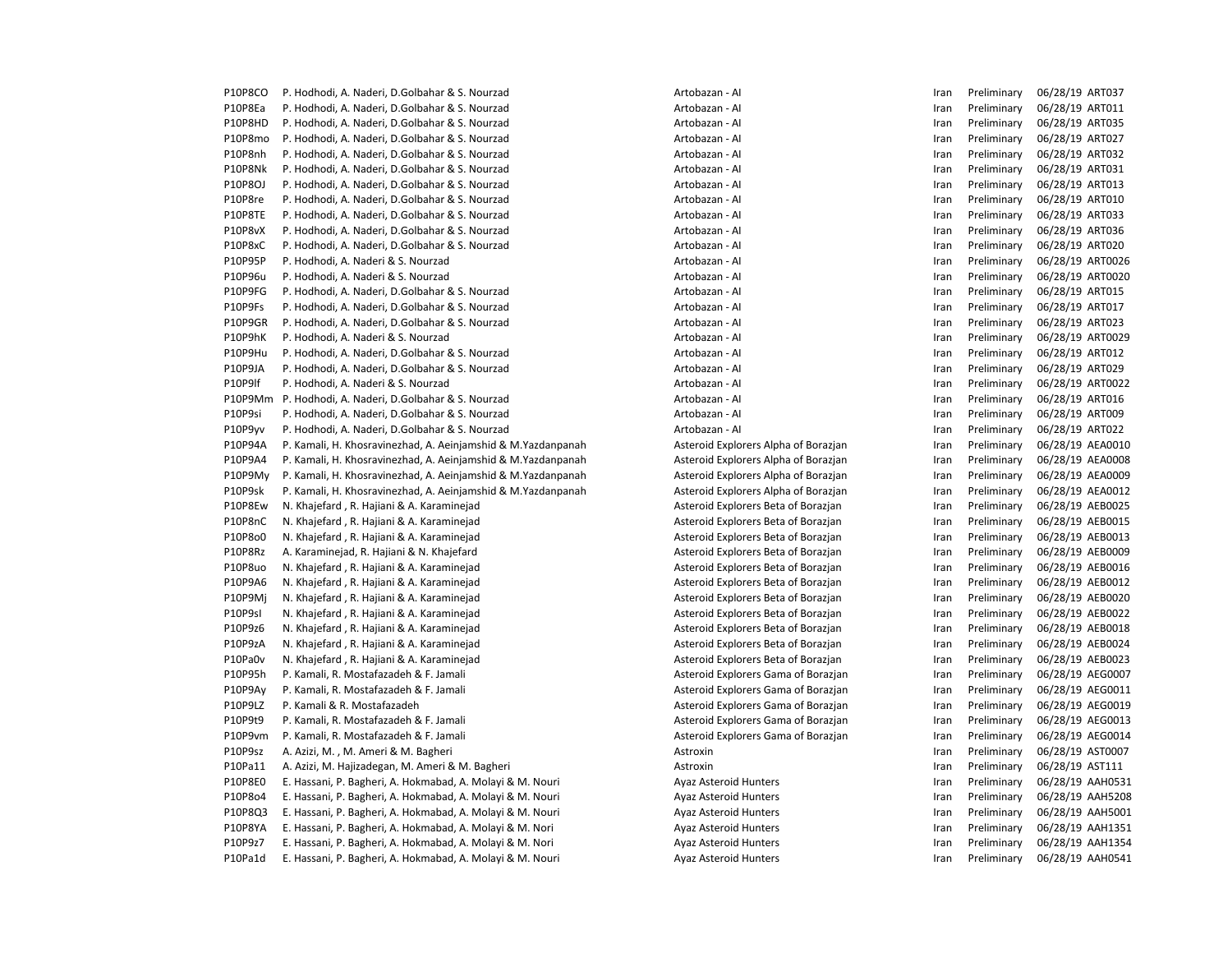| P10Pa2e | E. Hassani, P. Bagheri, A. Hokmabad, A. Molayi & M. Nouri              | Ayaz Asteroid Hunters      | Iran | Preliminary | 06/28/19 AAH5210 |
|---------|------------------------------------------------------------------------|----------------------------|------|-------------|------------------|
| P10P8nN | Z.Mirzaei, F.Alieskandarzadeh, Sh.Golghasemi & N.Dibavand              | Ayaz_Bangtan               | Iran | Preliminary | 06/28/19 ADG1948 |
| P10P8nS | Z.Mirzaei, F.Alieskandarzadeh, Sh.Golghasemi & N.Dibavand              | Ayaz_Bangtan               | Iran | Preliminary | 06/28/19 BTS4512 |
| P10P8rT | Z.Mirzaei, F.Alieskandarzadeh, Sh.Golghasemi & N.Dibavand              | Ayaz_Bangtan               | Iran | Preliminary | 06/28/19 CLS3098 |
| P10P8I0 | M. Partovi Nezhadi, M. Khoshrang Baf, E. Bozorg Zadeh & M. Nasiri Fard | Ayaz_Curiosity             | Iran | Preliminary | 06/28/19 BZG1621 |
| P10P8Mu | M. Partovi Nezhadi, M. Khoshrang Baf, E. Bozorg Zadeh & M. Nasiri Fard | Ayaz Curiosity             | Iran | Preliminary | 06/28/19 BZG1620 |
| P10P8sk | M. Partovi Nezhadi, M. Khoshrang Baf, E. Bozorg Zadeh & M. Nasiri Fard | Ayaz Curiosity             | Iran | Preliminary | 06/28/19 MNU0002 |
| P10P8T1 | M. Partovi Nezhadi, M. Khoshrang Baf, E. Bozorg Zadeh & M. Nasiri Fard | Ayaz_Curiosity             | Iran | Preliminary | 06/28/19 BZG1610 |
| P10P8v6 | M. Partovi Nezhadi, M. Khoshrang Baf, E. Bozorg Zadeh & M. Nasiri Fard | Ayaz_Curiosity             | Iran | Preliminary | 06/28/19 BZG8001 |
| P10P8y4 | M. Partovi Nezhadi, M. Khoshrang Baf, E. Bozorg Zadeh & M. Nasiri Fard | Ayaz_Curiosity             | Iran | Preliminary | 06/28/19 MNU0001 |
| P10P8Ly | R.Sharifzadeh, M.Vajdi, M.Ahmadian & M.Nouri                           | Ayaz_Vega                  | Iran | Preliminary | 06/28/19 MAM0001 |
| P10P8Xz | R.Sharifzadeh, M.Vajdi, M.Ahmadian & M.Nouri                           | Ayaz_Vega                  | Iran | Preliminary | 06/28/19 MAM0002 |
| P10P8K3 | M.rahimpour, A.akbary, M.hokmabad, F.izaddoost & S.alizadeh            | Ayaz_Vesta                 | Iran | Preliminary | 06/28/19 MRV1372 |
| P10P8te | M.rahimpour, A.akbary, M.hokmabad, F.izaddoost & S.alizadeh            | Ayaz_Vesta                 | Iran | Preliminary | 06/28/19 MRV1227 |
| P10P8Zt | M.rahimpour, A.akbary, M.hokmabad, F.izaddoost & S.alizadeh            | Ayaz_Vesta                 | Iran | Preliminary | 06/28/19 TAB1987 |
| P10P8zY | M.rahimpour, A.akbary, M.hokmabad, F.izaddoost & S.alizadeh            | Ayaz_Vesta                 | Iran | Preliminary | 06/28/19 MRV0313 |
| P10P9HN | M.rahimpour, A.akbary, M.hokmabad, F.izaddoost & S.alizadeh            | Ayaz Vesta                 | Iran | Preliminary | 06/28/19 MRV1006 |
| P10P8Bb | M.Naderifard, F.Rassafian, N.Ghasemi, H.Aledavod & P.Norouzi           | <b>Badrood Doll Museum</b> | Iran | Preliminary | 06/28/19 BDM0021 |
| P10P8FJ | M.Naderifard, F.Rassafian, N.Ghasemi, H.Aledavod & P.Norouzi           | <b>Badrood Doll Museum</b> | Iran | Preliminary | 06/28/19 BDM0023 |
| P10P8qw | M.Naderifard, F.Rassafian, N.Ghasemi, H.Aledavod & P.Norouzi           | <b>Badrood Doll Museum</b> | Iran | Preliminary | 06/28/19 BDM0014 |
| P10P8U9 | M.Naderifard, F.Rassafian, N.Ghasemi, H.Aledavod & P.Norouzi           | <b>Badrood Doll Museum</b> | Iran | Preliminary | 06/28/19 BDM0028 |
| P10P8Uq | M.Naderifard, F.Rassafian, N.Ghasemi, H.Aledavod & P.Norouzi           | <b>Badrood Doll Museum</b> | Iran | Preliminary | 06/28/19 BDM0030 |
| P10P90j | M.Naderifard, F.Rassafian, N.Ghasemi, H.Aledavod & P.Norouzi           | <b>Badrood Doll Museum</b> | Iran | Preliminary | 06/28/19 BDM0017 |
| P10P9DZ | M.Naderifard, F.Rassafian, N.Ghasemi, H.Aledavod & P.Norouzi           | <b>Badrood Doll Museum</b> | Iran | Preliminary | 06/28/19 BDM0025 |
| P10P9JK | M.Naderifard, F.Rassafian, N.Ghasemi, H.Aledavod & P.Norouzi           | <b>Badrood Doll Museum</b> | Iran | Preliminary | 06/28/19 BDM0029 |
| P10P9ux | M.Naderifard, F.Rassafian, N.Ghasemi, H.Aledavod & P.Norouzi           | Badrood Doll Museum        | Iran | Preliminary | 06/28/19 BDM0022 |
| P10P9wi | M.Naderifard, F.Rassafian, N.Ghasemi, H.Aledavod & P.Norouzi           | <b>Badrood Doll Museum</b> | Iran | Preliminary | 06/28/19 BDM0024 |
| P10P9xC | M.Naderifard, F.Rassafian, N.Ghasemi, H.Aledavod & P.Norouzi           | <b>Badrood Doll Museum</b> | Iran | Preliminary | 06/28/19 BDM0010 |
| P10P9xD | M.Naderifard, F.Rassafian, N.Ghasemi, H.Aledavod & P.Norouzi           | <b>Badrood Doll Museum</b> | Iran | Preliminary | 06/28/19 BDM0026 |
| P10P9yl | M.Naderifard, F.Rassafian, N.Ghasemi, H.Aledavod & P.Norouzi           | <b>Badrood Doll Museum</b> | Iran | Preliminary | 06/28/19 BDM0012 |
| P10P9ZP | M.Naderifard, F.Rassafian, N.Ghasemi, H.Aledavod & P.Norouzi           | <b>Badrood Doll Museum</b> | Iran | Preliminary | 06/28/19 BDM0013 |
| P10Pa1c | M.Naderifard, F.Rassafian, N.Ghasemi, H.Aledavod & P.Norouzi           | <b>Badrood Doll Museum</b> | Iran | Preliminary | 06/28/19 BDM0027 |
| P10Pa28 | s. Hajivalizade, A. Dehghani & M. Yami                                 | Barman                     | Iran | Preliminary | 06/28/19 BRN0005 |
| P10P8Jy | M. Moghadam, L. Zarei & M. Moghadam                                    | Ceres                      | Iran | Preliminary | 06/28/19 CES0004 |
| P10P9B0 | M. Moghadam, L. Zarei & M. Moghadam                                    | Ceres                      | Iran | Preliminary | 06/28/19 CES0003 |
| P10P8FI | S. Vahedi & A. Sadeghi                                                 | Dawn                       | Iran | Preliminary | 06/28/19 DWN3003 |
| P10P8FV | S. Vahedi & A. Sadeghi                                                 | Dawn                       | Iran | Preliminary | 06/28/19 DWN3006 |
| P10P8JP | S. Vahedi & A. Sadeghi                                                 | Dawn                       | Iran | Preliminary | 06/28/19 DWN3002 |
| P10P8kz | S. Vahedi, A. Sadeghi & N. Mardani                                     | Dawn                       | Iran | Preliminary | 06/28/19 DWN2202 |
| P10P8LD | S. Vahedi & A. Sadeghi                                                 | Dawn                       | Iran | Preliminary | 06/28/19 DWN3008 |
| P10P8Of | S. Vahedi & A. Sadeghi                                                 | Dawn                       | Iran | Preliminary | 06/28/19 DWN3007 |
| P10P8PY | S. Vahedi & A. Sadeghi                                                 | Dawn                       | Iran | Preliminary | 06/28/19 DWN3005 |
| P10P8Wt | S. Vahedi & A. Sadeghi                                                 | Dawn                       | Iran | Preliminary | 06/28/19 DWN3009 |
| P10P8Ze | S. Vahedi, A. Sadeghi & N. Mardani                                     | Dawn                       | Iran | Preliminary | 06/28/19 DWN2209 |
| P10P8zT | S. Vahedi, A. Sadeghi & N. Mardani                                     | Dawn                       | Iran | Preliminary | 06/28/19 DWN2203 |
| P10P94V | S. Vahedi, A. Sadeghi & N. Mardani                                     | Dawn                       | Iran | Preliminary | 06/28/19 DWN2208 |
| P10P9A3 | S. Vahedi & A. Sadeghi                                                 | Dawn                       | Iran | Preliminary | 06/28/19 DWN3001 |
| P10P9wb | S. Vahedi & A. Sadeghi                                                 | Dawn                       | Iran | Preliminary | 06/28/19 DWN3004 |
| P10P8tq | M. Karimi, M. Hodaei & O. Ghadrdan Edelu                               | Estrella                   | Iran | Preliminary | 06/28/19 EST0010 |
| P10P90M | M. Karimi, M. Hodaei & O. Ghadrdan Edelu                               | Estrella                   | Iran | Preliminary | 06/28/19 EST0006 |
| P10P94n | M. Karimi, M. Hodaei & O. Ghadrdan Edelu                               | Estrella                   | Iran | Preliminary | 06/28/19 EST0011 |
|         |                                                                        |                            |      |             |                  |

| Iran | Preliminary                | 06/28/19 | AAH5210        |
|------|----------------------------|----------|----------------|
| Iran | Preliminary                | 06/28/19 | ADG1948        |
| Iran | Preliminary                | 06/28/19 | BTS4512        |
| Iran | Preliminary                | 06/28/19 | <b>CLS3098</b> |
| Iran | Preliminary                | 06/28/19 | BZG1621        |
| Iran | Preliminary                | 06/28/19 | <b>BZG1620</b> |
| Iran | Preliminary                | 06/28/19 | MNU0002        |
| Iran | Preliminary                | 06/28/19 | BZG1610        |
| Iran | Preliminary                | 06/28/19 | BZG8001        |
| Iran | Preliminary                | 06/28/19 | MNU0001        |
| Iran | Preliminary                | 06/28/19 | MAM0001        |
| Iran | Preliminary                | 06/28/19 | MAM0002        |
| Iran | Preliminary                | 06/28/19 | MRV1372        |
| Iran | Preliminary                | 06/28/19 | MRV1227        |
| Iran | Preliminary                | 06/28/19 | <b>TAB1987</b> |
| Iran | Preliminary                | 06/28/19 | MRV0313        |
| Iran | Preliminary                | 06/28/19 | MRV1006        |
| Iran | Preliminary                | 06/28/19 | BDM0021        |
| Iran | Preliminary                | 06/28/19 | <b>BDM0023</b> |
| Iran | Preliminary                | 06/28/19 | <b>BDM0014</b> |
| Iran | Preliminary                | 06/28/19 | <b>BDM0028</b> |
| Iran | Preliminary                | 06/28/19 | <b>BDM0030</b> |
|      | Preliminary                | 06/28/19 | BDM0017        |
| Iran |                            | 06/28/19 | <b>BDM0025</b> |
| Iran | Preliminary<br>Preliminary | 06/28/19 | BDM0029        |
| Iran |                            |          |                |
| Iran | Preliminary                | 06/28/19 | <b>BDM0022</b> |
| Iran | Preliminary                | 06/28/19 | <b>BDM0024</b> |
| Iran | Preliminary                | 06/28/19 | <b>BDM0010</b> |
| Iran | Preliminary                | 06/28/19 | <b>BDM0026</b> |
| Iran | Preliminary                | 06/28/19 | BDM0012        |
| Iran | Preliminary                | 06/28/19 | BDM0013        |
| Iran | Preliminary                | 06/28/19 | <b>BDM0027</b> |
| Iran | Preliminary                | 06/28/19 | <b>BRN0005</b> |
| Iran | Preliminary                | 06/28/19 | CES0004        |
| Iran | Preliminary                | 06/28/19 | <b>CES0003</b> |
| Iran | Preliminary                | 06/28/19 | DWN3003        |
| Iran | Preliminary                | 06/28/19 | DWN3006        |
| Iran | Preliminary                | 06/28/19 | DWN3002        |
| Iran | Preliminary                | 06/28/19 | DWN2202        |
| Iran | Preliminary                | 06/28/19 | DWN3008        |
| Iran | Preliminary                | 06/28/19 | DWN3007        |
| Iran | Preliminary                | 06/28/19 | DWN3005        |
| Iran | Preliminary                | 06/28/19 | DWN3009        |
| Iran | Preliminary                | 06/28/19 | DWN2209        |
| Iran | Preliminary                | 06/28/19 | DWN2203        |
| Iran | Preliminary                | 06/28/19 | <b>DWN2208</b> |
| Iran | Preliminary                | 06/28/19 | DWN3001        |
| Iran | Preliminary                | 06/28/19 | DWN3004        |
| Iran | Preliminary                | 06/28/19 | EST0010        |
| Iran | Preliminary                | 06/28/19 | EST0006        |
| Iran | Preliminary                | 06/28/19 | EST0011        |
|      |                            |          |                |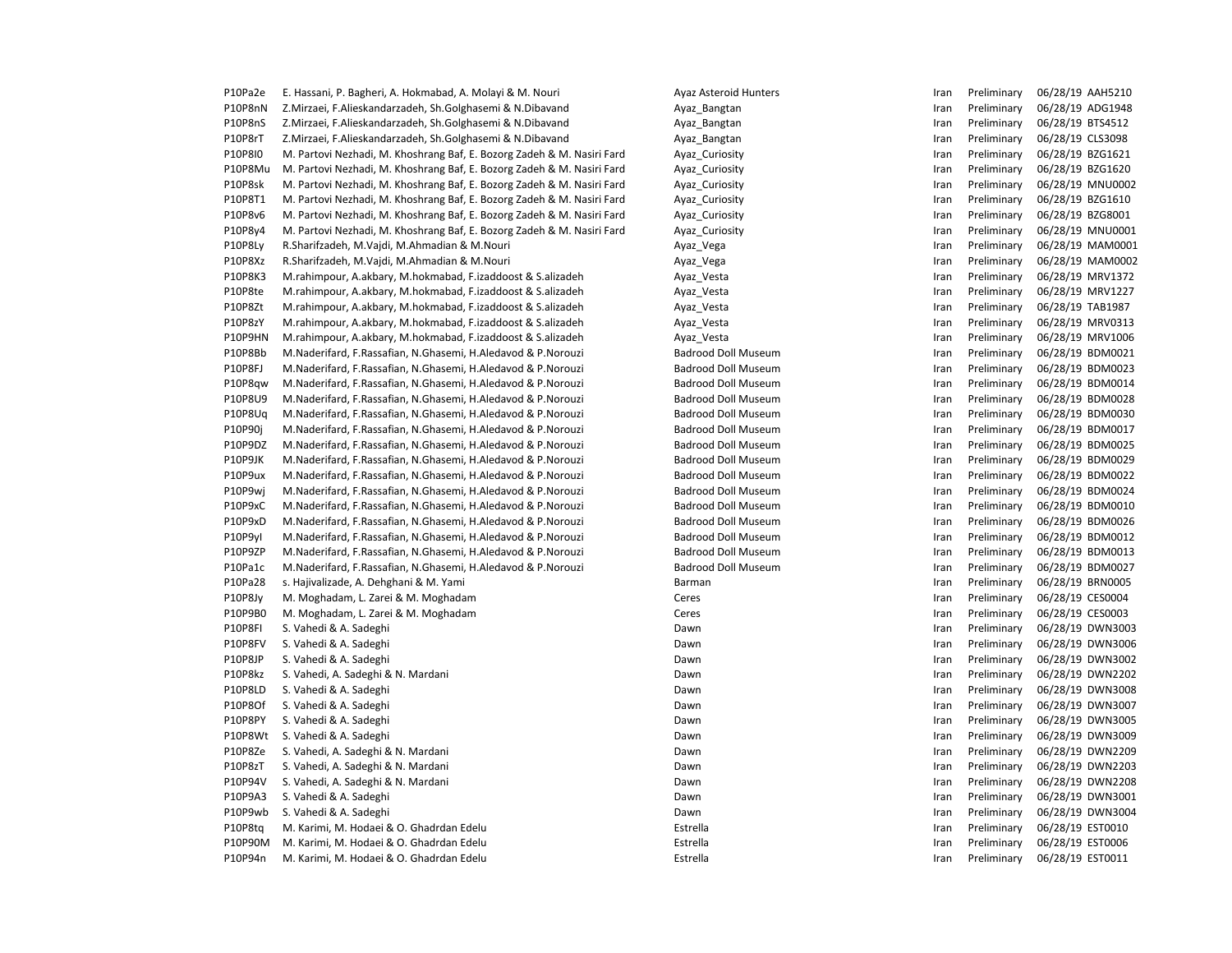| P10P9FS        | M. Karimi, M. Hodaei & O. Ghadrdan Edelu                      | Estrella                      | Iran | Preliminary | 06/28/19 EST0012 |
|----------------|---------------------------------------------------------------|-------------------------------|------|-------------|------------------|
| P10P9HI        | M. Karimi, M. Hodaei & O. Ghadrdan Edelu                      | Estrella                      | Iran | Preliminary | 06/28/19 EST0007 |
| P10P9vO        | M. Karimi, M. Hodaei & O. Ghadrdan Edelu                      | Estrella                      | Iran | Preliminary | 06/28/19 EST0013 |
| P10P9Jt        | S. Shabani                                                    | Faranbagh                     | Iran | Preliminary | 06/28/19 FAR0111 |
| P10P9vR        | S. Shabani                                                    | Faranbagh                     | Iran | Preliminary | 06/28/19 FAR0022 |
| P10P9zk        | S. Shabani                                                    | Faranbagh                     | Iran | Preliminary | 06/28/19 FAR1111 |
| P10P8LM        | P. Hodhodi & S. Eskandarlou                                   | Kharazmi                      | Iran | Preliminary | 06/28/19 KHU0015 |
| P10P8o9        | P. Hodhodi & S. Eskandarlou                                   | Kharazmi                      | Iran | Preliminary | 06/28/19 KHU0010 |
| P10P8q3        | P. Hodhodi & S. Eskandarlou                                   | Kharazmi                      | Iran | Preliminary | 06/28/19 KHU0012 |
| P10P8Qf        | P. Hodhodi & S. Eskandarlou                                   | Kharazmi                      | Iran | Preliminary | 06/28/19 KHU0013 |
| P10P8vV        | P.Hodhodi, S.Eskandarlou, B.Sahranavard & M.Bahrami           | Kharazmi                      | Iran | Preliminary | 06/28/19 KHU402  |
| P10P8w2        | P. Hodhodi & S.Eskandarlou                                    | Kharazmi                      | Iran | Preliminary | 06/28/19 KHU0008 |
| P10P8wt        | P.Hodhodi, S.Eskandarlou, B.Sahranavard & M.Bahrami           | Kharazmi                      | Iran | Preliminary | 06/28/19 KHU403  |
| P10P8yn        | P. Hodhodi & S.Eskandarlou                                    | Kharazmi                      | Iran | Preliminary | 06/28/19 KHU0005 |
| P10P95o        | P.Hodhodi, S.Eskandarlou, B.Sahranavard & M.Bahrami           | Kharazmi                      | Iran | Preliminary | 06/28/19 KHU401  |
| P10P9FN        | A. Haselpoor & H. Shokri& A. Shirwani                         | Kourosh                       | Iran | Preliminary | 06/28/19 KOU0013 |
| P10P9GJ        | A. Haselpoor, H. Shokri & A. Shirwani                         | Kourosh                       | Iran | Preliminary | 06/28/19 KOU0004 |
| P10P9KR        | A. Haselpoor & H. Shokri& A. Shirwani                         | Kourosh                       | Iran | Preliminary | 06/28/19 KOU0015 |
| P10P9u5        | A. Haselpoor & H. Shokri& A. Shirwani                         | Kourosh                       | Iran | Preliminary | 06/28/19 KOU0011 |
| <b>P10P8RO</b> | M. Adelpour, S. Safari, S. Akbari & M. Asadi                  | Nojum Magazine                | Iran | Preliminary | 06/28/19 NMT8011 |
| P10P9Fn        | M. Adelpour, S. Safari, S. Akbari & M. Asadi                  | Nojum Magazine                | Iran | Preliminary | 06/28/19 NMT8006 |
| P10P9G9        | M. Adelpour, S. Safari, S. Akbari & M. Asadi                  | Nojum Magazine                | Iran | Preliminary | 06/28/19 NMT8012 |
| P10P9IL        | M. Adelpour, S. Safari, S. Akbari & M. Asadi                  | Nojum Magazine                | Iran | Preliminary | 06/28/19 NMT8004 |
| P10P9vd        | M. Adelpour, S. Safari, S. Akbari & M. Asadi                  | Nojum Magazine                | Iran | Preliminary | 06/28/19 NMT8016 |
| P10P9xt        | M. Adelpour, S. Safari, S. Akbari & M. Asadi                  | Nojum Magazine                | Iran | Preliminary | 06/28/19 NMT8009 |
| P10P9Fh        | M.Mharami, F.Zehtab & M.Sobhani                               | Nova Team                     | Iran | Preliminary | 06/28/19 NOV0005 |
| P10P9Fa        | M.Mharami, F.Zehtab & M.Sobhani                               | Nova Team                     | Iran | Preliminary | 06/28/19 NOV0009 |
| P10P9Hy        | M.Mharami, F.Zehtab & M.Sobhani                               | Nova Team                     | Iran | Preliminary | 06/28/19 NOV0001 |
| P10P9I3        | M.Mharami, F.Zehtab & M.Sobhani                               | Nova Team                     | Iran | Preliminary | 06/28/19 NOV0008 |
| <b>P10P9IN</b> | M.Mharami, F.Zehtab & M.Sobhani                               | Nova Team                     | Iran | Preliminary | 06/28/19 NOV0010 |
| P10P9JZ        | M.Mharami, F.Zehtab & M.Sobhani                               | Nova Team                     | Iran | Preliminary | 06/28/19 NOV0006 |
| P10P9Yu        | M.Mharami, F.Zehtab & M.Sobhani                               | Nova Team                     | Iran | Preliminary | 06/28/19 NOV0007 |
| P10P9CY        | A. Kabiri, S. Moeini & A. Mansouri                            | Pasargad                      | Iran | Preliminary | 06/28/19 PAS0008 |
| P10P9GK        | A. Kabiri, S. Moeini & A. Mansouri                            | Pasargad                      | Iran | Preliminary | 06/28/19 PAS0007 |
| P10P9Le        | A. Kabiri, S. Moeini & A. Mansouri                            | Pasargad                      | Iran | Preliminary | 06/28/19 PAS0017 |
| P10Pa2B        | A. Kabiri, S. Moeini & A. Mansouri                            | Pasargad                      | Iran | Preliminary | 06/28/19 PAS0013 |
| P10P8vv        | F.Ashkar, A.Keyfargir & M.Ansarimehr                          | <b>Persian Hunters</b>        | Iran | Preliminary | 06/28/19 PHU0006 |
| P10P9tm        | F.Ashkar, A.Keyfargir & M.Ansarimehr                          | <b>Persian Hunters</b>        | Iran | Preliminary | 06/28/19 PHU0005 |
| P10P9xo        | F.Ashkar, A.Keyfargir & M.Ansarimehr                          | <b>Persian Hunters</b>        | Iran | Preliminary | 06/28/19 PHU0004 |
| P10P8wH        | S. Seyedhatami, M. Fotouhi, M. Zarei & V. Behmaram Shahab     | Sun's Science Development     | Iran | Preliminary | 06/28/19 SUN0003 |
| P10P9yf        | S. Seyedhatami, M. Fotouhi, M. Zarei & V. Behmaram Shahab     | Sun's Science Development     | Iran | Preliminary | 06/28/19 SUN0002 |
| P10P9AD        | N. Kianpour, Sh. Rezaei & M. Shafiei                          | <b>Young Discoverers</b>      | Iran | Preliminary | 06/28/19 YDC0004 |
| P10P9ES        | N. Kianpour, Sh. Rezaei & M. Shafiei                          | <b>Young Discoverers</b>      | Iran | Preliminary | 06/28/19 YDC0013 |
| P10P9HD        | N. Kianpour, Sh. Rezaei & M. Shafiei                          | <b>Young Discoverers</b>      | Iran | Preliminary | 06/28/19 YDC0031 |
| P10P9tg        | N. Kianpour, Sh. Rezaei & M. Shafiei                          | <b>Young Discoverers</b>      | Iran | Preliminary | 06/28/19 YDC0008 |
| P10Pmgk        | A. E. Seraji, S. Mahdiabadi, M. Dana, A. Ahmadi & M. Alizadeh | Allameh Tabatabaie High Shool | Iran | Preliminary | 07/01/19 MADA005 |
| P10Pmwy        | A. E. Seraji, S. Mahdiabadi, M. Dana, A. Ahmadi & M. Alizadeh | Allameh Tabatabaie High Shool | Iran | Preliminary | 07/01/19 MADA006 |
| P10Pn5b        | A. E. Seraji, S. Mahdiabadi, M. Dana, A. Ahmadi & M. Alizadeh | Allameh Tabatabaie High Shool | Iran | Preliminary | 07/01/19 MADA004 |
| P10PmGt        | P. Hodhodi, A. Naderi & S. Nourzad                            | Artobazan - Al                | Iran | Preliminary | 07/01/19 ART041  |
|                |                                                               |                               |      |             |                  |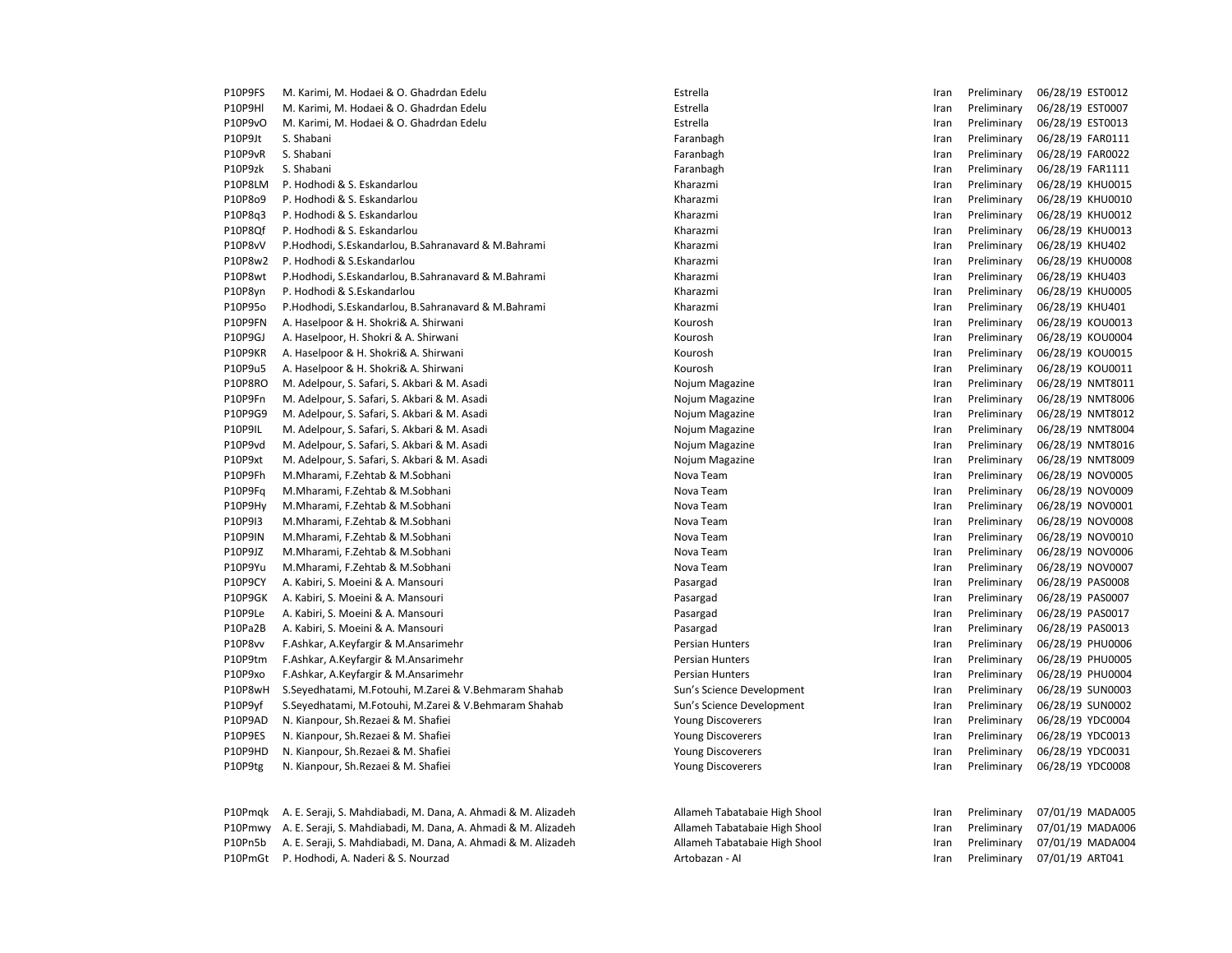P10Pmtl P. Hodhodi, A. Naderi & S. Nourzad Artobazan - Al Artobazan - Al Iran Preliminary 07/01/19 ART047 P10Pmvh P. Hodhodi, A. Naderi & S. Nourzad Artobazan - AI Artobazan - AI Iran Preliminary 07/01/19 ART048 P10PmVt P. Hodhodi, A. Naderi & S. Nourzad Artobazan - Al Artobazan - Al Iran Preliminary 07/01/19 ART040 P10Pmwl P. Hodhodi, A. Naderi & S. Nourzad Material Artobazan - AI Artobazan - AI Iran Preliminary 07/01/19 ART042 P10Pmyn P. Hodhodi, A. Naderi & S. Nourzad Artobazan - Al Artobazan - Al Iran Preliminary 07/01/19 ART038 P10PmRN P. Kamali, H. Khosravinezhad, A. Aeinjamshid & M. Yazdanpanah Asteroid Explorers Alpha of Borazjan Iran Preliminary 07/01/19 AEA0015 P10Pmsn P. Kamali, H. Khosravinezhad, A. Aeinjamshid & M. Yazdanpanah Asteroid Explorers Alpha of Borazjan Iran Preliminary 07/01/19 AEA0016 P10PmuX P. Kamali, H. Khosravinezhad, A. Aeinjamshid & M.Yazdanpanah Asteroid Explorers Alpha of Borazjan Iran Preliminary 07/01/19 AEA0014 P10PmYy P. Kamali, H. Khosravinezhad, A. Aeinjamshid & M.Yazdanpanah Asteroid Explorers Alpha of Borazjan Iran Preliminary 07/01/19 AEA0017 P10Pkbu A. Karaminejad, R. Hajiani & N. Khajefard Asteroid Explorers Beta of Borazjan Iran Preliminary 07/01/19 AEB0005 P10Pkhl A. Karaminejad, R. Hajiani & N. Khajefard Asteroid Explorers Beta of Borazjan Iran Preliminary 07/01/19 AEB0002 P10PkM5 A. Karaminejad, R. Hajiani & N. Khajefard Asteroid Explorers Beta of Borazjan Iran Preliminary 07/01/19 AEB0004 P10PmDZ A. Karaminejad. R. Hajiani & N. Khajefard Asteroid Explorers Beta of Borazjan Iran Preliminary 07/01/19 AEB0001 P10PmFt A. Karaminejad, R. Hajiani & N. Khajefard Asteroid Explorers Beta of Borazjan Iran Preliminary 07/01/19 AEB0007 P10Pmst A. Karaminejad, R. Hajiani & N. Khajefard Asteroid Explorers Beta of Borazjan Iran Preliminary 07/01/19 AEB0008 P10Pmvu A. Karaminejad, R. Hajiani & N. Khajefard Asteroid Explorers Beta of Borazjan Iran Preliminary 07/01/19 AEB0003 P10Pk9k P. Kamali & R. Mostafazadeh Asteroid Explorers Gama of Borazjan Iran Preliminary 07/01/19 AEG0027 P10Pkui P. Kamali & R. Mostafazadeh Asteroid Explorers Gama of Borazjan Iran Preliminary 07/01/19 AEG0029 P10PmpO P. Kamali & R. Mostafazadeh Asteroid Explorers Gama of Borazian Iran Preliminary 07/01/19 AEG0031 P10Pmq5 P. Kamali & R. Mostafazadeh Asteroid Explorers Gama of Borazjan Iran Preliminary 07/01/19 AEG0023 P10PmVS P. Kamali & R. Mostafazadeh Asteroid Explorers Gama of Borazjan Iran Preliminary 07/01/19 AEG0030 P10PmAq S. Rezaeian, N. Moalej, F. Mirzaei, Y. Ghazi & B. Shojaan Astronomy Center of UT Engineering Faculty Iran Preliminary 07/01/19 SAE1375 P10PmzU S. Rezaeian, N. Moalej, F. Mirzaei, Y. Ghazi & B. Shojaan Astronomy Center of UT Engineering Faculty Iran Preliminary 07/01/19 SAE1996 P10Pmrk A. Azizi, M. Hajizadegan, M. Ameri & M. Bagheri **Actroxic Actroxin** Astroxin **Astroxin** Iran Preliminary 07/01/19 AST0012 P10PmSt A. Azizi, M. Hajizadegan, M. Ameri & M. Bagheri **Actroxic Actroxin** Astroxin **Astroxin** Iran Preliminary 07/01/19 AST0009 P10Pk9O E. Hassani, P. Bagheri, A. Hokmabad, A. Molayi & M. Nouri AYAZ Asteroid Hunters Fram Preliminary 07/01/19 AAH5201 P10PkCX E. Hassani, P. Bagheri, A. Hokmabad, A. Molayi & M. Nouri AYAZ Asteroid Hunters Fram Preliminary 07/01/19 AAH5002 P10PkHP E. Hassani, P. Bagheri, A. Hokmabad, A. Molayi & M. Nouri AYAZ Asteroid Hunters Fram Preliminary 07/01/19 AAH5204 P10PkuI E. Hassani, P. Bagheri, A. Hokmabad, A. Molayi & M. Nouri AYAZ Asteroid Hunters Fram Preliminary 07/01/19 AAH0542 P10PkvX E. Hassani, P. Bagheri, A. Hokmabad, A. Molayi & M. Nouri AYAZ Asteroid Hunters Fram Preliminary 07/01/19 AAH5105 P10Pkzk E. Hassani, P. Bagheri, A. Hokmabad, A. Molayi & M. Nouri AYAZ Asteroid Hunters Fram Preliminary 07/01/19 AAH5101 P10PmB7 E. Hassani, P. Bagheri, A. Hokmabad, A. Molayi & M. Nouri AYAZ Asteroid Hunters Fram Preliminary 07/01/19 AAH5005 P10PmCU E. Hassani, P. Bagheri, A. Hokmabad, A. Molayi & M. Nouri AYAZ Asteroid Hunters Fram Preliminary 07/01/19 AAH5003 P10PmEy E. Hassani, P. Bagheri, A. Hokmabad, A. Molayi & M. Nouri AYAZ Asteroid Hunters Fram Preliminary 07/01/19 AAH5304 P10PmH0 E. Hassani, P. Bagheri, A. Hokmabad, A. Molayi & M. Nouri AYAZ Asteroid Hunters Fram Preliminary 07/01/19 AAH5004 P10Pms7 E. Hassani, P. Bagheri, A. Hokmabad, A. Molayi & M. Nouri AYAZ Asteroid Hunters Fram Preliminary 07/01/19 AAH0541 P10Pkdy M. Partovi Nezhadi, M. Khoshrang Baf, E. Bozorg Zadeh & M. Nasiri Fard Ayaz Curiosity **Inches and Ayazam Preliminary 07/01/19 BZG8010** P10PkGt M. Partovi Nejadi, M. Khoshrangbaf, E. Bozorg Zadeh & M. Nasiri Fard Ayaz Curiosity **Iran Preliminary 07/01/19 MNU0003** P10PmD9 M. Partovi Nezhadi, M. Khoshrang Baf, E. Bozorg Zadeh & M. Nasiri Fard Ayaz Curiosity **Incertain Preliminary 19701/19 HB1111** P10PmEX M. Partovi Nezhadi, M. Khoshrang Baf, E. Bozorg Zadeh & M. Nasiri Fard Ayaz\_Curiosity **Inches and Australian Ayaz\_Curiosity** Iran Preliminary 07/01/19 BZG8030 P10PmpH M. Partovi Nezhadi, M. Khoshrang Baf, E. Bozorg Zadeh & M. Nasiri Fard Ayaz\_Curiosity **Inches and Ayaz\_Curiosity** Iran Preliminary 07/01/19 BZG8110 P10PmsP M. Partovi Nezhadi, M. Khoshrang Baf, E. Bozorg Zadeh & M. Nasiri Fard Ayaz Curiosity **Inches Preliminary 197/01/19 BZG8020** P10Pk42 R.Sharifzadeh, M.Ahmadian, M.Nouri & M.Vajdi **Ayaz** Mexiko Ayaz Vega **Iran Preliminary 07/01/19 VGA1002** P10PmQ5 R.Sharifzadeh, M.Ahmadian, M.Nouri & M.Vajdi Ayaz\_Vega Iran Preliminary 07/01/19 VGA1004 P10PmyC R.Sharifzadeh, M.Ahmadian, M.Nouri & M.Vajdi Ayaz\_Vega Iran Preliminary 07/01/19 VEG0050 P10Pkf2 M.Rahimpour, A.Akbary, M.Alizade, F.Ezaddost & M.Hokmabad Ayaz Vesta Ayazar Ayazar Preliminary 07/01/19 MRV0007 P10Pmwi M.Rahimpour, A.Akbary, M.Alizade, F.Ezaddost & M.Hokmabad Ayaz Vesta Ayaza Vesta Iran Preliminary 07/01/19 MRV0006 P10PkG7 M.Naderifard, F.Rassafian, N.Ghasemi, H.Aledavod & P.Norouzi Badrood Doll Museum Iran Preliminary 07/01/19 BDM0043 P10PklC M.Naderifard, F.Rassafian, N.Ghasemi, H.Aledavod & P.Norouzi Badrood Doll Museum Iran Preliminary 07/01/19 BDM0035 P10PkoC M.Naderifard, F.Rassafian, N.Ghasemi, H.Aledavod & P.Norouzi Badrood Doll Museum Iran Preliminary 07/01/19 BDM0039 P10PkuQ M.Naderifard, F.Rassafian, N.Ghasemi, H.Aledavod & P.Norouzi Badrood Doll Museum Iran Preliminary 07/01/19 BDM0037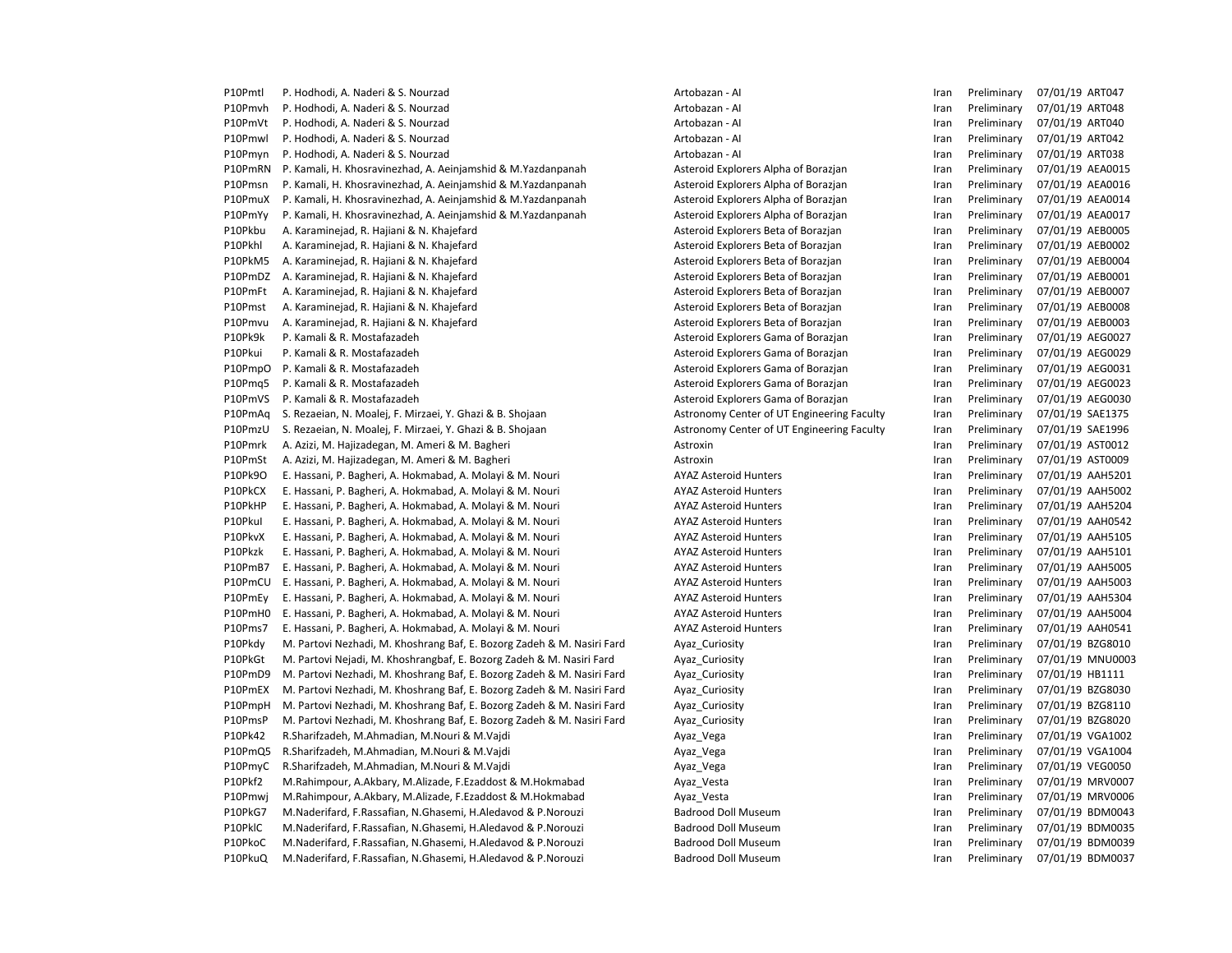| P10Pkyh | M.Naderifard, F.Rassafian, N.Ghasemi, H.Aledavod & P.Norouzi | <b>Badrood Doll Museum</b> | Iran | Preliminary | 07/01/19 BDM0041 |
|---------|--------------------------------------------------------------|----------------------------|------|-------------|------------------|
| P10Pl4o | M.Naderifard, F.Rassafian, N.Ghasemi, H.Aledavod & P.Norouzi | <b>Badrood Doll Museum</b> | Iran | Preliminary | 07/01/19 BDM0040 |
| P10PmEt | M.Naderifard, F.Rassafian, N.Ghasemi, H.Aledavod & P.Norouzi | <b>Badrood Doll Museum</b> | Iran | Preliminary | 07/01/19 BDM0036 |
| P10PmFh | M.Naderifard, F.Rassafian, N.Ghasemi, H.Aledavod & P.Norouzi | <b>Badrood Doll Museum</b> | Iran | Preliminary | 07/01/19 BDM0032 |
| P10Pnhk | M.Naderifard, F.Rassafian, N.Ghasemi, H.Aledavod & P.Norouzi | <b>Badrood Doll Museum</b> | Iran | Preliminary | 07/01/19 BDM0038 |
| P10PkD9 | S. Hajivalizade, A. Dehghani & M. Yami                       | Barman                     | Iran | Preliminary | 07/01/19 BRN0008 |
| P10PmnB | S. Hajivalizade, A. Dehghani & M. Yami                       | Barman                     | Iran | Preliminary | 07/01/19 BRN0010 |
| P10PmpQ | M. Moghadam, L. Zarei & M. Moghadam                          | Ceres                      | Iran | Preliminary | 07/01/19 CES0006 |
| P10PmSZ | M. Moghadam, L. Zarei & M. Moghadam                          | Ceres                      | Iran | Preliminary | 07/01/19 CES0007 |
| P10Pmun | M. Moghadam, L. Zarei & M. Moghadam                          | Ceres                      | Iran | Preliminary | 07/01/19 CES0008 |
| P10Pk3Z | S. Vahedi, A. Sadeghi & N. Mardani                           | Dawn                       | Iran | Preliminary | 07/01/19 DWN4022 |
| P10PkuG | S. Vahedi, A. Sadeghi & N. Mardani                           | Dawn                       | Iran | Preliminary | 07/01/19 DWN4028 |
| P10Pkyx | S. Vahedi, A. Sadeghi & N. Mardani                           | Dawn                       | Iran | Preliminary | 07/01/19 DWN4027 |
| P10PmAH | S. Vahedi, A. Sadeghi & N. Mardani                           | Dawn                       | Iran | Preliminary | 07/01/19 DWN4026 |
| P10PmBF | S. Vahedi, A. Sadeghi & N. Mardani                           | Dawn                       | Iran | Preliminary | 07/01/19 DWN4029 |
| P10Pmg4 | S. Vahedi, A. Sadeghi & N. Mardani                           | Dawn                       | Iran | Preliminary | 07/01/19 DWN4024 |
| P10Pmx6 | S. Vahedi, A. Sadeghi & N. Mardani                           | Dawn                       | Iran | Preliminary | 07/01/19 DWN4025 |
| P10Pmxd | S. Vahedi, A. Sadeghi & N. Mardani                           | Dawn                       | Iran | Preliminary | 07/01/19 DWN4023 |
| P10PmHE | M. Karimi, M. Hodaei & O. Ghadrdan Edelu                     | Estrella                   | Iran | Preliminary | 07/01/19 EST0016 |
| P10PmwF | M. Karimi, M. Hodaei & O. Ghadrdan Edelu                     | Estrella                   | Iran | Preliminary | 07/01/19 EST0017 |
| P10Pmx8 | M. Karimi, M. Hodaei & O. Ghadrdan Edelu                     | Estrella                   | Iran | Preliminary | 07/01/19 EST0015 |
| P10PmC6 | S. Shabani & A. Rahimian                                     | Faranbagh                  | Iran | Preliminary | 07/01/19 FAR0004 |
| P10PmGC | S. Shabani & A. Rahimian                                     | Faranbagh                  | Iran | Preliminary | 07/01/19 FAR0543 |
| P10PmQ1 | S. Shabani & A.Rahimian                                      | Faranbagh                  | Iran | Preliminary | 07/01/19 FAR0698 |
| P10PmvM | S. Shabani & A. Rahimian                                     | Faranbagh                  | Iran | Preliminary | 07/01/19 FAR3333 |
| P10Pmzb | S. Shabani & A.Rahimian                                      | Faranbagh                  | Iran | Preliminary | 07/01/19 FAR0444 |
| P10Pk7x | P. Hodhodi, B. Sahranavard & S. Eskandarlou                  | Kharazmi                   | Iran | Preliminary | 07/01/19 KHU0031 |
| P10Pk8W | P. Hodhodi, B. Sahranavard & S. Eskandarlou                  | Kharazmi                   | Iran | Preliminary | 07/01/19 KHU0032 |
| P10Pkcz | P. Hodhodi, B. Sahranavard & S.Eskandarlou                   | Kharazmi                   | Iran | Preliminary | 07/01/19 KHU0030 |
| P10PksJ | P. Hodhodi, B. Sahranavard & S. Eskandarlou                  | Kharazmi                   | Iran | Preliminary | 07/01/19 KHU0029 |
| P10Pmpt | P. Hodhodi, B. Sahranavard & S.Eskandarlou                   | Kharazmi                   | Iran | Preliminary | 07/01/19 KHU0027 |
| P10Pmvk | P. Hodhodi, B. Sahranavard & S.Eskandarlou                   | Kharazmi                   | Iran | Preliminary | 07/01/19 KHU0023 |
| P10PmwB | P. Hodhodi, B. Sahranavard & S. Eskandarlou                  | Kharazmi                   | Iran | Preliminary | 07/01/19 KHU0021 |
| P10Pnb7 | P. Hodhodi, B. Sahranavard & S.Eskandarlou                   | Kharazmi                   | Iran | Preliminary | 07/01/19 KHU0028 |
| P10Pmr5 | A. Haselpoor & H. Shokri& A. Shirwani                        | Kourosh                    | Iran | Preliminary | 07/01/19 KOU0023 |
| P10PmSK | A. Haselpoor & H. Shokri& A. Shirwani                        | Kourosh                    | Iran | Preliminary | 07/01/19 KOU0018 |
| P10PmvU | A. Haselpoor & H. Shokri& A. Shirwani                        | Kourosh                    | Iran | Preliminary | 07/01/19 KOU0019 |
| P10PmWJ | A. Haselpoor & H. Shokri & A. Shirwani                       | Kourosh                    | Iran | Preliminary | 07/01/19 KOU0024 |
| P10Pmzc | A. Haselpoor & H. Shokri& A. Shirwani                        | Kourosh                    | Iran | Preliminary | 07/01/19 KOU0016 |
| P10PmqR | M. Adelpour, S. Safari, S. Akbari & M. Asadi                 | Nojum Magazine             | Iran | Preliminary | 07/01/19 NMT8019 |
| P10Pmr3 | M. Adelpour, S. Safari, S. Akbari & M. Asadi                 | Nojum Magazine             | Iran | Preliminary | 07/01/19 NMT8018 |
| P10Pmuk | M. Adelpour, S. Safari, S. Akbari & M. Asadi                 | Nojum Magazine             | Iran | Preliminary | 07/01/19 NMT8017 |
| P10PmHO | A. Kabiri & S. Moenini& A. Mansouri                          | Pasargad                   | Iran | Preliminary | 07/01/19 PAS0023 |
| P10Pmmp | A. Kabiri & S. Moenini& A. Mansouri                          | Pasargad                   | Iran | Preliminary | 07/01/19 PAS0021 |
| P10Pmry | A. Kabiri & S. Moenini& A. Mansouri                          | Pasargad                   | Iran | Preliminary | 07/01/19 PAS0019 |
| P10PmnX | F.Ashkar, A.Keyfargir & M.Ansarimehr                         | Persian Hunters            | Iran | Preliminary | 07/01/19 PHU0007 |
| P10PkkU | S. Seyedhatami, M. Fotouhi, M. Zarei & V. Behmaram Shahab    | Sun's Science Development  | Iran | Preliminary | 07/01/19 SSD0066 |
| P10PmrX | S. Seyedhatami, M. Fotouhi, M. Zarei & V. Behmaram Shahab    | Sun's Science Development  | Iran | Preliminary | 07/01/19 SSD0068 |
| P10PmTN | S.Seyedhatami, M.Fotouhi, M.Zarei & V.Behmaram Shahab        | Sun's Science Development  | Iran | Preliminary | 07/01/19 SSD0069 |
| P10Pmzp | S. Seyedhatami, M. Fotouhi, M. Zarei & V. Behmaram Shahab    | Sun's Science Development  | Iran | Preliminary | 07/01/19 SSD0070 |
| P10PmpE | N. Kianpour, Sh. Rezaei & M. Shafiei                         | <b>Young Discoverers</b>   | Iran | Preliminary | 07/01/19 YDC0052 |
|         |                                                              |                            |      |             |                  |